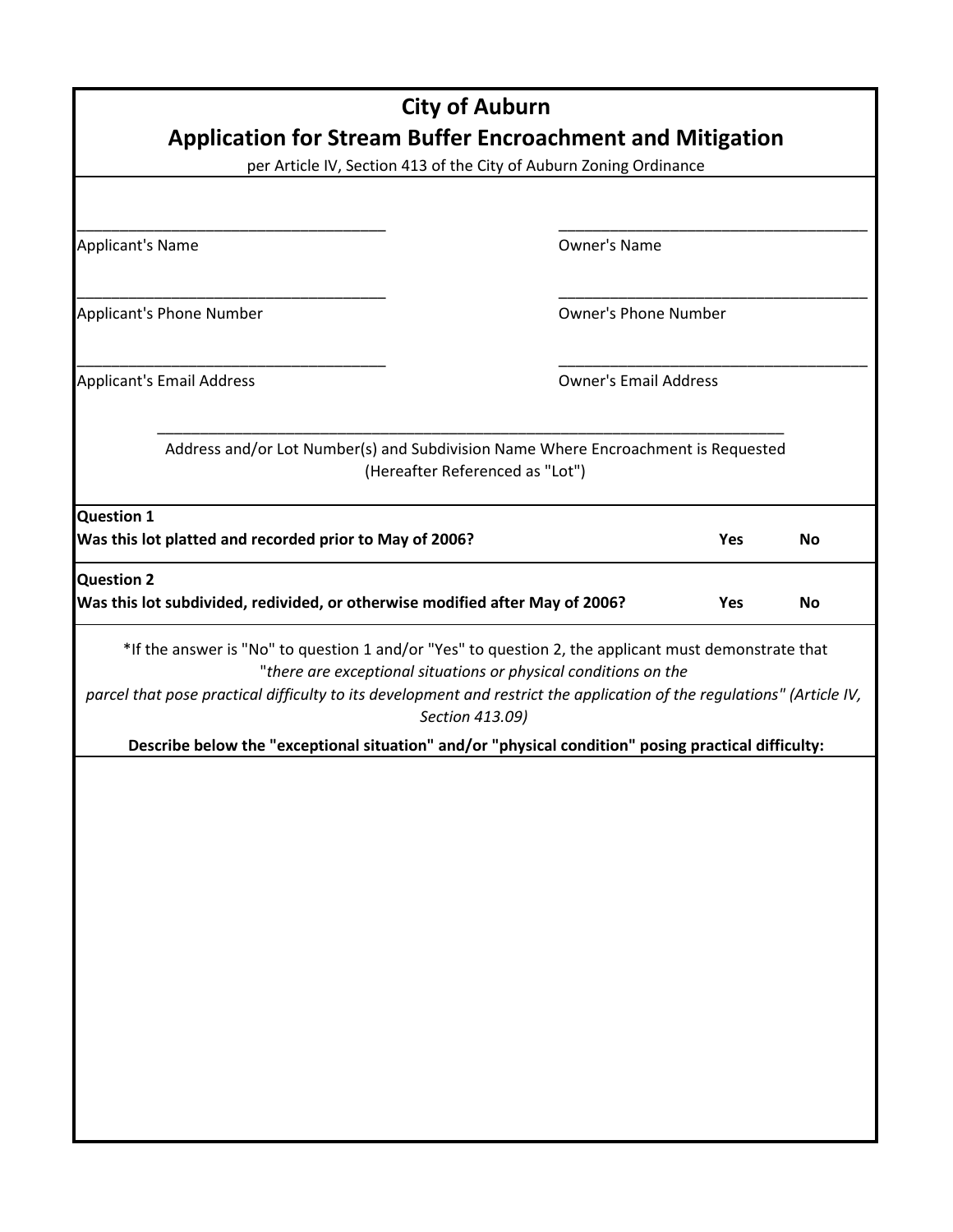| Stream Buffer Width from Top of Bank on Each Side of Stream Based on Drainage Area                                                                                                                                                                                            |                                                                                                          |                                                                                                                                                                           |                    |                    |  |  |  |  |
|-------------------------------------------------------------------------------------------------------------------------------------------------------------------------------------------------------------------------------------------------------------------------------|----------------------------------------------------------------------------------------------------------|---------------------------------------------------------------------------------------------------------------------------------------------------------------------------|--------------------|--------------------|--|--|--|--|
| Drainage Area                                                                                                                                                                                                                                                                 | Streamside Zone                                                                                          | Managed Use                                                                                                                                                               | <b>Upland Zone</b> | Total buffer width |  |  |  |  |
| $<$ 100 acres                                                                                                                                                                                                                                                                 | 25 feet                                                                                                  | None                                                                                                                                                                      | 10 feet            | 35 feet            |  |  |  |  |
| $>100$ acres                                                                                                                                                                                                                                                                  | 25 feet                                                                                                  | None                                                                                                                                                                      | 20 feet            | 45 feet            |  |  |  |  |
| > 300 acres                                                                                                                                                                                                                                                                   | 25 feet                                                                                                  | 20 feet                                                                                                                                                                   | 10 feet            | 55 feet            |  |  |  |  |
| $>640$ acres                                                                                                                                                                                                                                                                  | 25 feet                                                                                                  | 50 feet                                                                                                                                                                   | 25 feet            | 100 feet           |  |  |  |  |
|                                                                                                                                                                                                                                                                               | Describe below the purpose for encroachment and the approximate extent of encroachment. Include an       |                                                                                                                                                                           |                    |                    |  |  |  |  |
|                                                                                                                                                                                                                                                                               | estimate of square footage or acreage of impact within each buffer zone. See table above for Buffer Zone |                                                                                                                                                                           |                    |                    |  |  |  |  |
|                                                                                                                                                                                                                                                                               |                                                                                                          |                                                                                                                                                                           |                    |                    |  |  |  |  |
|                                                                                                                                                                                                                                                                               |                                                                                                          | Describe below the proposed mitigation plan. A Vegetation Restoration Plan may be required with the<br>application. See Article IV, Section 413.10 to 413.12 for details. |                    |                    |  |  |  |  |
| By signing this document I acknowledge that I have read and understand Article IV, Section 413 of the City of<br>Auburn Zoning Ordinance and that, if granted, encroachment thereof is restricted to the immediate area(s)<br>described in this application and submittal(s). |                                                                                                          |                                                                                                                                                                           |                    |                    |  |  |  |  |
| Applicant's Signature                                                                                                                                                                                                                                                         |                                                                                                          |                                                                                                                                                                           | Owner's Signature  |                    |  |  |  |  |